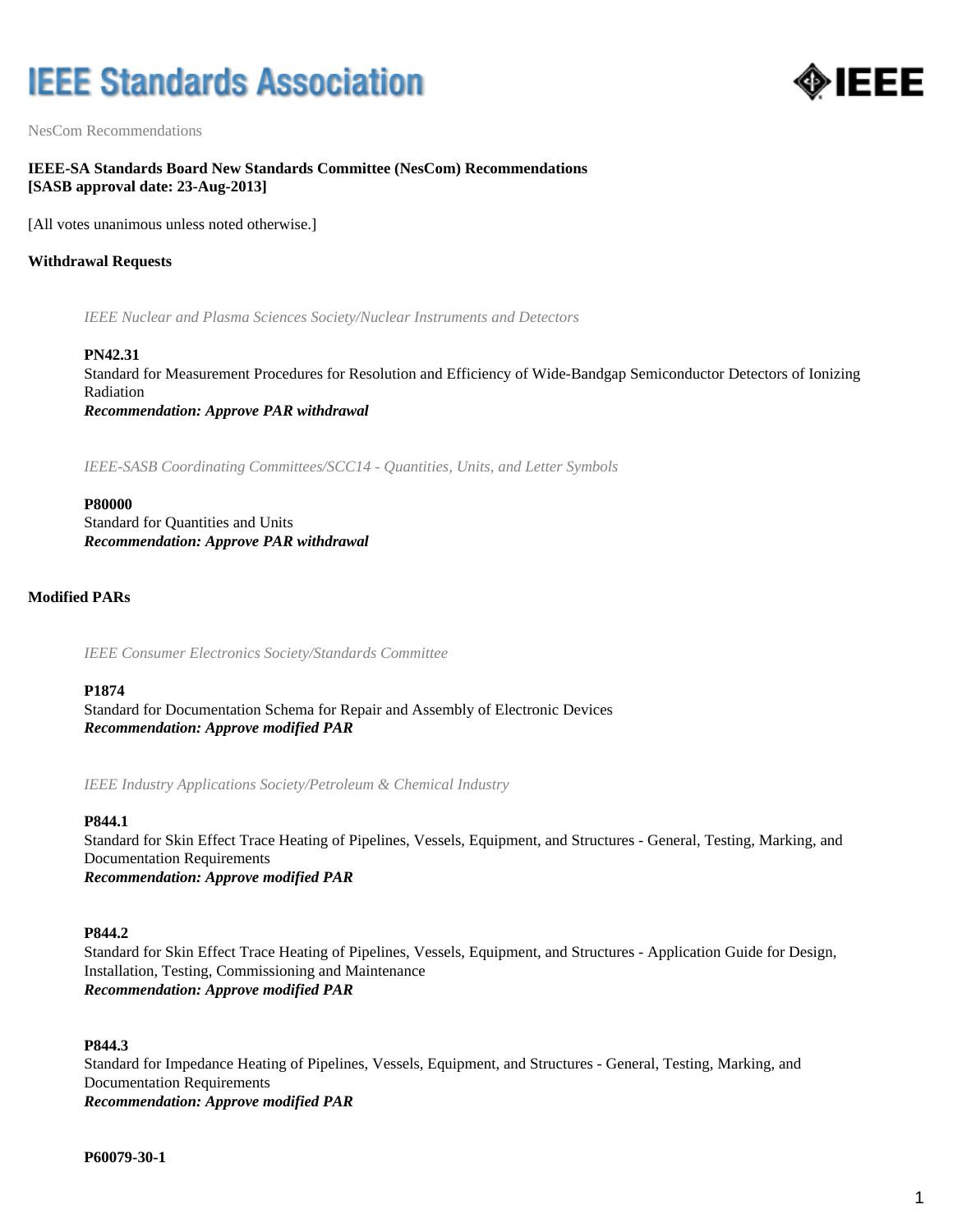Explosive Atmospheres - Part 30-1: Electrical resistance trace heating - General and testing requirements *Recommendation: Approve modified PAR*

# **P60079-30-2**

Explosive Atmospheres - Part 30-2: Electrical resistance trace heating - Application guide for design, installation and maintenance *Recommendation: Approve modified PAR*

*IEEE Nanotechnology Council/Standards Committee*

## **P62659**

Standard for Large Scale Manufacturing of Nanoelectronics *Recommendation: Conditionally Approve modified PAR based upon 5.2, paragraph 2, sentence 2, being updated to 'This standard defines generic steps that are employed to facilitate the introduction of nanomaterials into the fabs.'*

*IEEE Power and Energy Society/Insulated Conductors*

#### **P386**

Standard for Separable Insulated Connector Systems for Power Distribution Systems rated 2.5 kV through 35 kV *Recommendation: Approve modified PAR*

*IEEE Power and Energy Society/Power System Relaying*

## **PC37.119**

Guide for Breaker Failure Protection of Power Circuit Breakers *Recommendation: Approve modified PAR*

*IEEE-SASB Coordinating Committees/SCC39 - International Committee on Electromagnetic Safety*

# **P62704-1**

Standard for Determining the Peak Spatial Average Specific Absorption Rate (SAR) in the Human Body from Wireless Communications Devices, 30 MHz - 6 GHz. Part 1: General Requirements for using the Finite Difference Time Domain (FDTD) Method for SAR Calculations

*Recommendation: Approve modified PAR*

# **P62704-2**

Standard for Determining the Peak Spatial Average Specific Absorption Rate (SAR) in the Human Body from Wireless Communications Devices, 30 MHz - 6 GHz. Part 2: Specific Requirements for Finite Difference Time Domain (FDTD) Modelling of Exposure from Vehicle Mounted Antennas *Recommendation: Approve modified PAR*

## **PC95.1-2345**

Standard for Military Workplaces--Force Health Protection Regarding Personnel Exposure to Electric, Magnetic and Electromagnetic Fields, 0 Hz to 300 GHz *Recommendation: Approve modified PAR*

## **Extension Requests**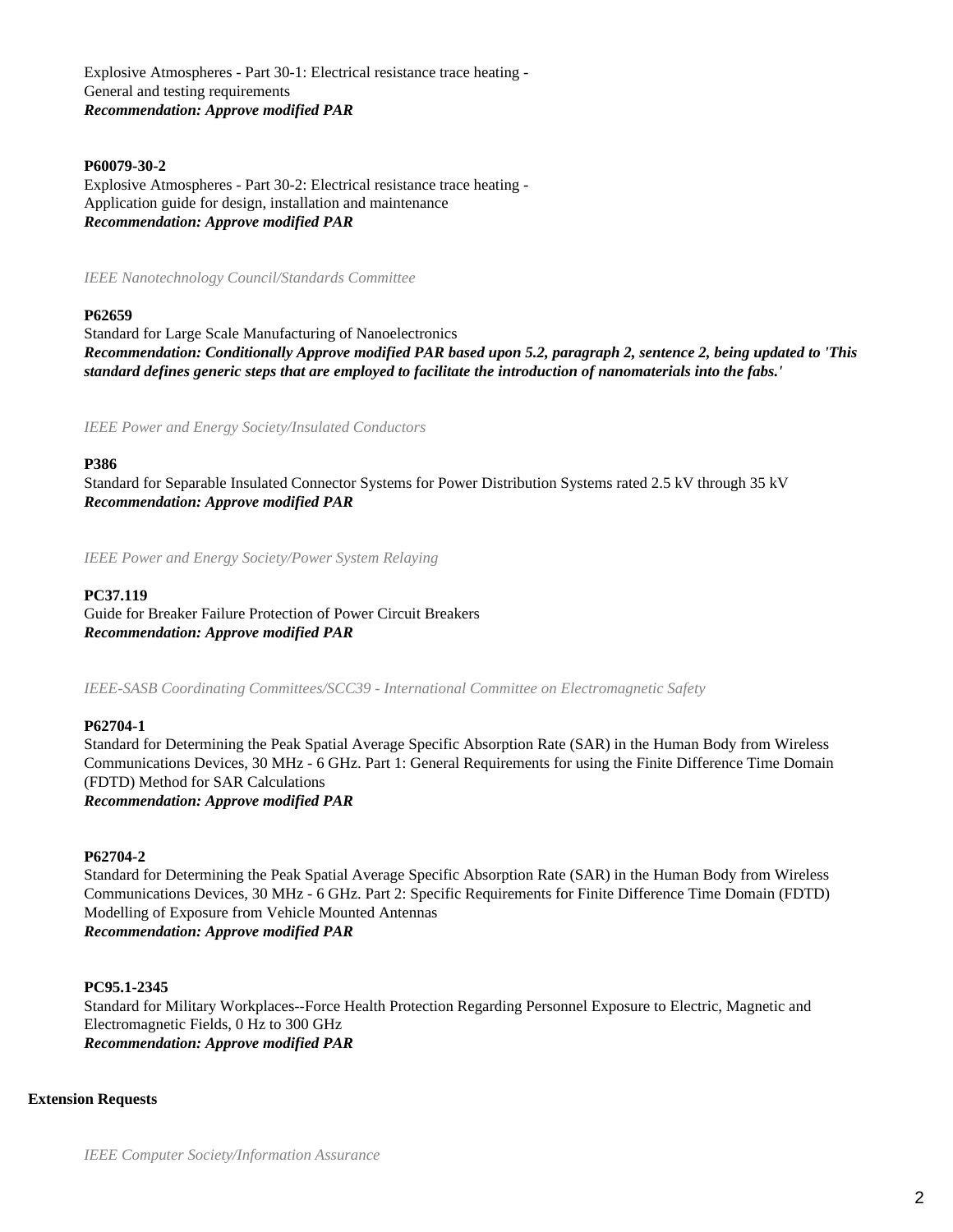# **P1619** Standard for Cryptographic Protection of Data on Block-Oriented Storage Devices *Recommendation: Approve request for an extension until December 2015*

*IEEE Computer Society/LAN/MAN Standards Committee*

# **P802.11af**

Standard for Information Technology - Telecommunications and Information Exchange Between Systems - Local and Metropolitan Area Networks - Specific Requirements - Part 11: Wireless LAN Medium Access Control (MAC) and Physical Layer (PHY) Specifications; Amendment: TV White Spaces Operation *Recommendation: Approve request for an extension until December 2014*

*IEEE Industry Applications Society/Petroleum & Chemical Industry*

#### **P45.8**

Recommended Practice for Electrical Installations on Shipboard- Cable Systems *Recommendation: Approve request for an extension until December 2015*

#### **P1673**

Standard for Requirements for Conduit & Cable Seals for Field Connected Wiring to Equipment in Petroleum and Chemical Industry Exposed to Pressures Above Atmospheric (1.5 kilopascals, 0.22 psi) *Recommendation: Approve request for an extension until December 2015*

*IEEE Industry Applications Society/Technical Books Coordinating Committee*

#### **P3002.2**

Recommended Practice for Conducting Load-Flow Studies of Industrial and Commercial Power Systems *Recommendation: Approve request for an extension until December 2014*

#### **P3002.3**

Recommended Practice for Conducting Short-Circuit Studies of Industrial and Commercial Power Systems *Recommendation: Approve request for an extension until December 2014*

*IEEE Power and Energy Society/Switchgear*

#### **P62271-37-013**

High-Voltage Switchgear and Controlgear - Part 37-013: Alternating-current generator circuit-breakers *Recommendation: Approve request for an extension until December 2014*

#### **New PARs**

*IEEE Aerospace and Electronic Systems Society/Gyro Accelerometer Panel*

## **P293-1969/Cor 1**

Test Procedure for Single-Degree-of-Freedom Spring-Restrained Rate Gyros - Corrigendum 1: Table 1 Heading *Recommendation: Approve new PAR until December 2017*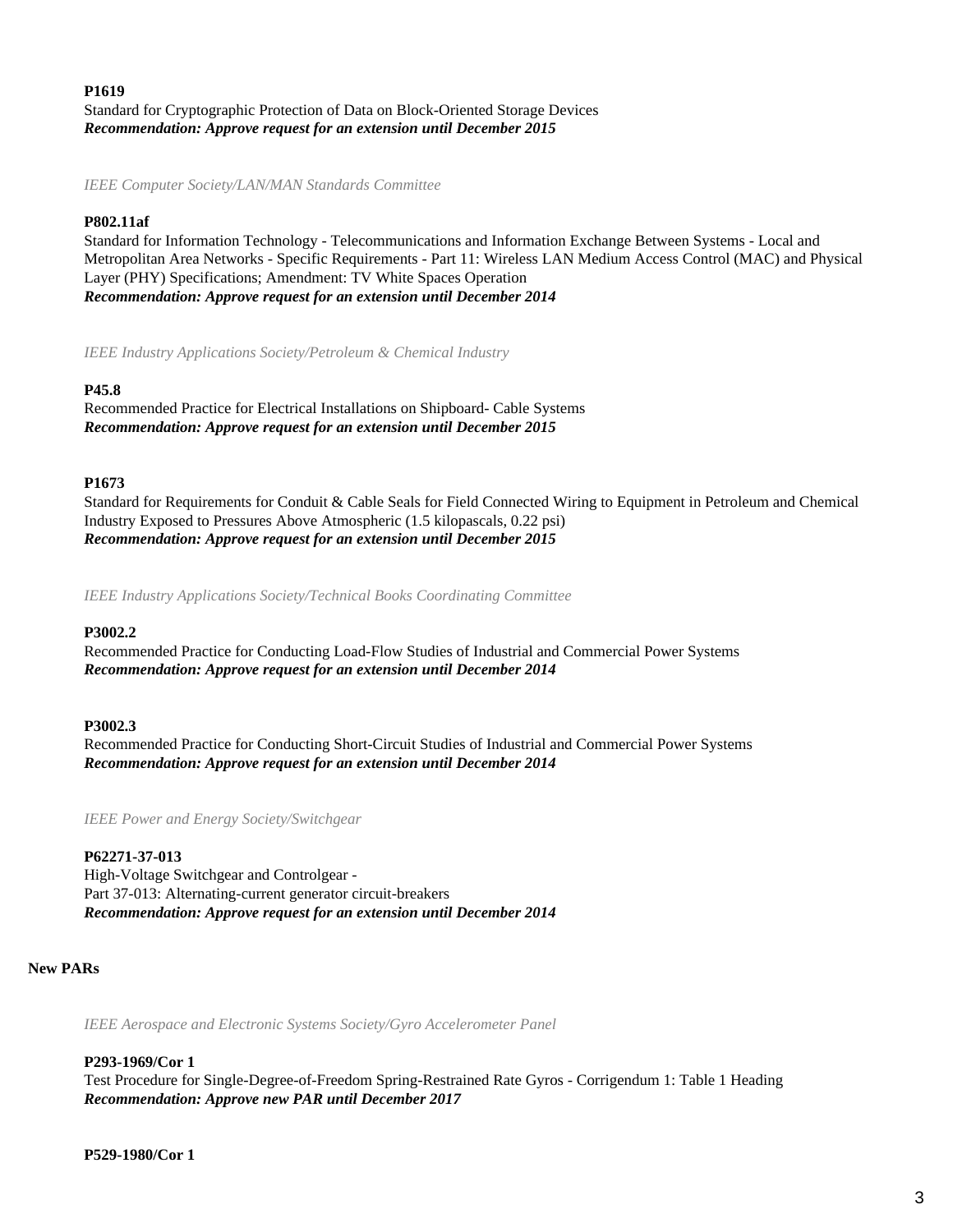Supplement for Strapdown Applications to IEEE Standard Specification Format Guide and Test Procedure for Single-Degree-of-Freedom Rate-Integrating Gyros - Corrigendum 1: Torquer Performance, Model Equation and Axis Alignment

*Recommendation: Defer recommendation of the new PAR until the 11 October 2013 Continuous Processing telecon to allow time to dialogue with the Sponsor regarding the inclusion of more specific information on the PAR.*

*IEEE-SA Board of Governors/Corporate Advisory Group*

# **P2100.1**

Standard Specifications for Wireless Power and Charging Systems. *Recommendation: Approve new PAR until December 2017*

*IEEE Computer Society/LAN/MAN Standards Committee*

# **P802.15.10**

Recommended Practice for Routing Packets in 802.15.4 Dynamically Changing Wireless Networks *Recommendation: Approve new PAR until December 2017*

*IEEE Computer Society/Software & Systems Engineering Standards Committee*

## **P26531**

Systems and software engineering -- Content management for product life-cycle, user, and service management documentation *Recommendation: Approve new PAR until December 2017*

*IEEE Computer Society/Standards Activities Board*

## **P1622.3**

Standard for Event Logging Data Interchange Format *Recommendation: Approve new PAR until December 2017*

## **P1857a**

Standard for Advanced Audio and Video Coding Amendment 1: Extension on timing and location information to support object tracking across multiple cameras at Surveillance High Group *Recommendation: Conditionally Approve new PAR until December 2017 contingent upon the Scope reverting to its original text.*

*IEEE Industry Applications Society/Petroleum & Chemical Industry*

# **P844.4**

Standard for Impedance Heating of Pipelines, Vessels, Equipment, and Structures - Application Guide for Design, Installation, Testing, Commissioning and Maintenance *Recommendation: Approve new PAR until December 2017*

# **P844.5**

Recommended Practice for the Design, Installation, Testing, Commissioning and Maintenance of Induction Heating Systems for Pipelines, Vessels, Equipment, Structures and Induction Susceptor Heating Furnaces *Recommendation: Approve new PAR until December 2017*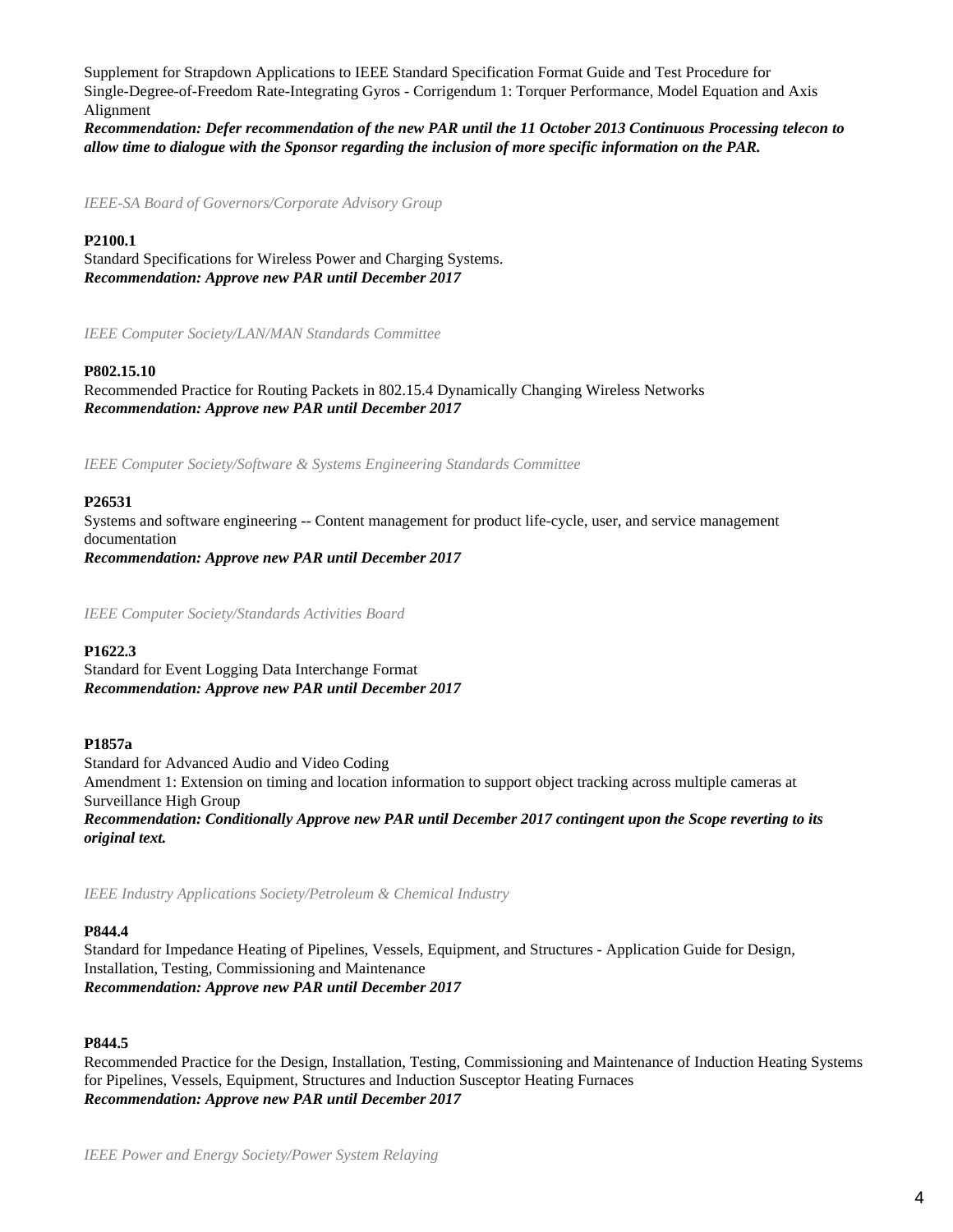**PC37.247** Standard for Phasor Data Concentrators for Power Systems *Recommendation: Approve new PAR until December 2017*

**PC37.248**

Guide for Common Format for Naming Intelligent Electronic Devices (COMDEV) *Recommendation: Approve new PAR until December 2017*

*IEEE Power and Energy Society/Transformers*

# **PC57.121a**

Guide for Acceptance and Maintenance of Less Flammable Hydrocarbon Insulating Liquid in Transformers: Amendment a *Recommendation: Approve new PAR until December 2017*

## **PC57.161**

Guide for Dielectric Frequency Response Test *Recommendation: Approve new PAR until December 2017*

## **PC57.162**

Guide for the Interpretation of Moisture Related Parameters in Dry, Gas Insulated and Liquid Immersed Transformers and Reactors *Recommendation: Approve new PAR until December 2017*

*IEEE-SASB Coordinating Committees/SCC21 - Fuel Cells, Photovoltaics, Dispersed Generation, and Energy Storage*

## **P1547.1a**

Standard Conformance Test Procedures for Equipment Interconnecting Distributed Resources with Electric Power Systems Amendment 1 *Recommendation: Approve new PAR until December 2017*

*IEEE Vehicular Technology Society/Rail Transportation Standards Committee*

## **P1883**

Recommended Practice for Electrical and Electro-Mechanical Bench Test Equipment (BTE) for Transit Rail Projects *Recommendation: Approve new PAR until December 2017*

# **PARs for the Revision of Standards**

*IEEE-SA Board of Governors/Corporate Advisory Group*

# **P1888**

Standard for Ubiquitous Green Community Control Network Protocol *Recommendation: Approve PAR for the revision of a standard until December 2017*

*IEEE Power and Energy Society/Stationary Batteries Committee*

## **P484**

Recommended Practice for Installation Design and Installation of Vented Lead-Acid Batteries for Stationary Applications *Recommendation: Approve PAR for the revision of a standard until December 2017*